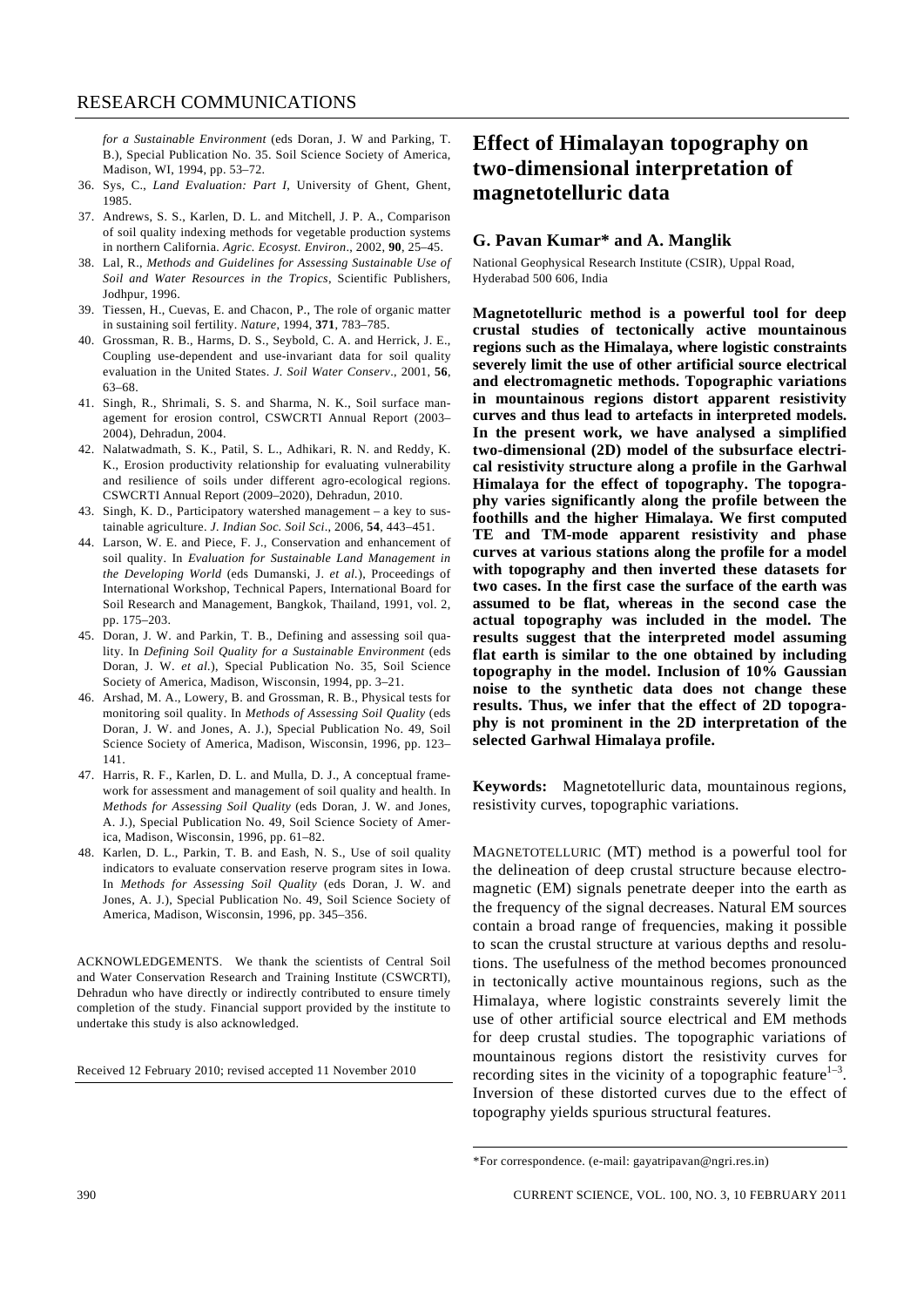Telluric currents flow parallel to the surface. In areas with topography, their geometry is distorted showing convergence in valleys and divergence in hilltop regions leading to an increase in the electric field and hence the apparent resistivity under the valleys, and a decrease in the electric field and apparent resistivity beneath the hills<sup>2,4</sup>. For two-dimensional (2D) topography the E-field across the topography is most distorted, whereas the one parallel to the strike of topography is least affected. Thus, the TM-mode data show pronounced effect of topography<sup>5</sup> compared to the TE-mode in which the perturbations are small and quickly vanish, when the typical scale

length of topographic features is small compared to the skin depth in the subsurface<sup>6</sup>. However, threedimensional (3D) topography variations lead to a more complex pattern of distortion. For a 2D topography, the effect is galvanic in the TM-mode and inductive in the TE-mode<sup>7</sup>, whereas for a 3D topography both effects dominate in all modes<sup>8</sup>.

 The effects of 2D topography on MT data have been extensively studied mostly by numerical modelling approach $9-12$ . Some analytical solutions have also been obtained using Schwarz Christoffel transformations<sup>13,14</sup>. In recent years, numerical modelling studies have been carried out to analyse the effect of 3D topography<sup>8,15</sup>. Several studies have been carried out to interpret MT data affected by topography distortions following two approaches. The first approach is focused on estimation of distortion tensor and correction of MT data before inver $sion^{16-18}$ . In the second approach, the topography is explicitly included in the model. Here, numerical codes based on finite element method $5,19$  have an advantage over finite difference  $\csc^{20,21}$  as these are able to include irregular surfaces. Aprea *et al.*<sup>22</sup> and Li *et al.*<sup>12</sup> included special treatment of resistivity at surface nodes to improve finite difference solutions.

 In the present work, we have considered a profile across the Himalaya and analysed the effect of topography on the 2D interpretation of MT data. The topography varies significantly along the profile between the foothills and the higher Himalaya. We have analysed a simplified model of the interpreted subsurface electrical resistivity structure along the Garhwal Himalaya profile<sup>23</sup> by first computing TE and TM-mode apparent resistivity and phase curves, including topography at various stations and then inverting these datasets assuming models with flat earth and with topography. We have also analysed the effect of noise in the data on the inversion results.

 The Himalaya extends for more than 2500 km from west to east. Despite such a long and complex tectonic set-up, only a limited number of MT profiles have been covered across it to obtain the electrical resistivity structure. Gokarn *et al.*<sup>24</sup> delineated the crustal electrical resistivity structure of Zhanskar range, Tso Morari dome and Ladakh batholith in NW Himalaya. Arora *et al.*25 acquired long-period MT data and interpreted the deeper

CURRENT SCIENCE, VOL. 100, NO. 3, 10 FEBRUARY 2011 391

structure along the same profile and inferred the presence of partial melt beneath the Indus Tsangpo Suture Zone and Ladakh. Israil *et al.*23 studied a profile in the Garhwal Himalaya and found a correlation between the seismicity in this region with a high conductivity zone beneath the Main Central Thrust (MCT). Lemonnier *et al.*26 covered a profile across the central Himalaya and correlated the high conductivity zone beneath the front of the Higher Himalaya with the presence of metamorphic fluids. These studies also bring out the dip of the Indian plate as it underthrusts beneath the Himalaya. In the eastern segment, Patro and Harinarayana<sup>27</sup> have delineated the resistivity structure beneath the Sikkim Himalaya, and Gokarn *et al.*28 analysed a profile covering the Shillong plateau and the Brahmaputra valley. Besides, there are many MT studies covering the Higher Himalaya and Tibet.

We have taken the Garhwal Himalaya profile<sup>23</sup> to analyse the effect of topography. The topography increases from about 100 m at the foothills of the Himalaya to more than 3 km at the Higher Himalaya within a lateral distance of about 160 km. A simplified profile of the topography is shown in Figure 1 *a*. We further simplify the subsurface resistivity model of Israil *et al.*<sup>23</sup>, shown in Figure 1*b*, to keep only major features in the model as our objective is to analyse the effect of topographic variations. In the simplified model, the Indian plate gently dips northward in the southern segment of the profile, forms a ramp structure with associated high conductivity zone at MCT, and then flattens further north. Thus, the whole model is subdivided into four major zones.

 This model along with the topography is used to compute forward TE and TM-mode apparent resistivities and phase responses at 16 sites along the profile using a 2D smooth inversion  $\text{code}^{29}$  implemented in a commercial package WinGlink (M/s. Geosystems). TE-mode represents the resistivity structure along the geological strike direction (and TM along the orthogonal direction) for a



**Figure 1.** Topography (*a*) and 2D crustal electrical resistivity structure (*b*) along a profile in the Garhwal Himalaya (modified after Israil *et al.*23). Simplified crustal model (solid black lines) used in the present work is superimposed and four zones  $(1-4)$  have the resistivity of 25, 5000, 10 and 1000 Ohm.m respectively. HFT, Himalayan Frontal Thrust; MBT, Main Boundary Thrust, and MCT, Main Central Thrust. A, B, C, D indicate the major geoelectrical features of the model.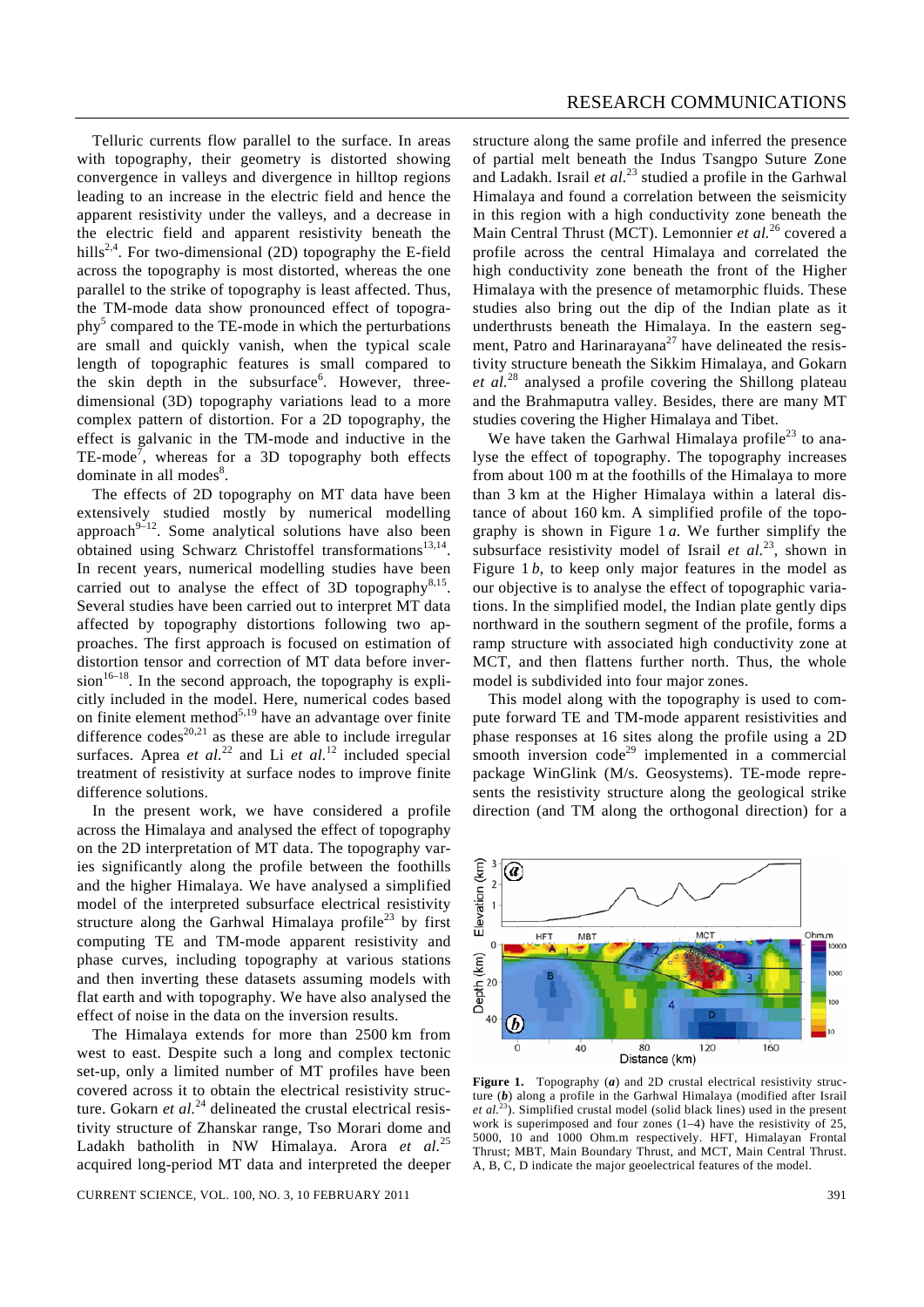## RESEARCH COMMUNICATIONS



**Figure 2.** Synthetic apparent resistivity and phase response at four sites for the simplified crustal model with topography shown in Figure 1. Filled and open symbols represent noise-free and noisy (with 10% Gaussian distribution) data respectively. These data have been used as observed responses for the flat earth and topography models. Solid curves show the response of the best-fit model for the noisy data. Locations of the sites are marked in Figure 3.

2D structure and in many practical situations this may not coincide with the profile direction. However, for the present study we assume that the geological strike is perpendicular to the profile direction as the general geological strike of N70W in this region obtained by Israil *et al.*<sup>23</sup> is nearly orthogonal to the profile direction. Therefore, in the present study TE-mode is orthogonal to the profile direction.

 Synthetic responses at some sites are shown in Figure 2 (filled symbols). In the southern segment (site-2) where the Indian plate gently dips, the TE and TM-mode apparent resistivities are almost the same up to 10 s period, beyond which they split. The TE and TM-mode curves show different patterns at sites covering the regions consisting of lateral heterogeneities and ramp structure (e.g. sites 7 and 11; Figure 2). The structure is again uniform further north (site-14) with a resistive layer of 5000 Ohm.m resistivity overlying a conducting zone of 10 Ohm.m resistivity. We have also included Gaussian noise to these responses to generate synthetic noisy data. Two different datasets were generated by adding noise with 5% and 10% standard deviation respectively, to the mean values of the apparent resistivity and phase. The datasets corresponding to 10% noise are shown in Figure 2 (open symbols).

 We have inverted the above noise-free synthetic responses for two different scenarios. In the first scenario, we assumed a flat earth model and in the second we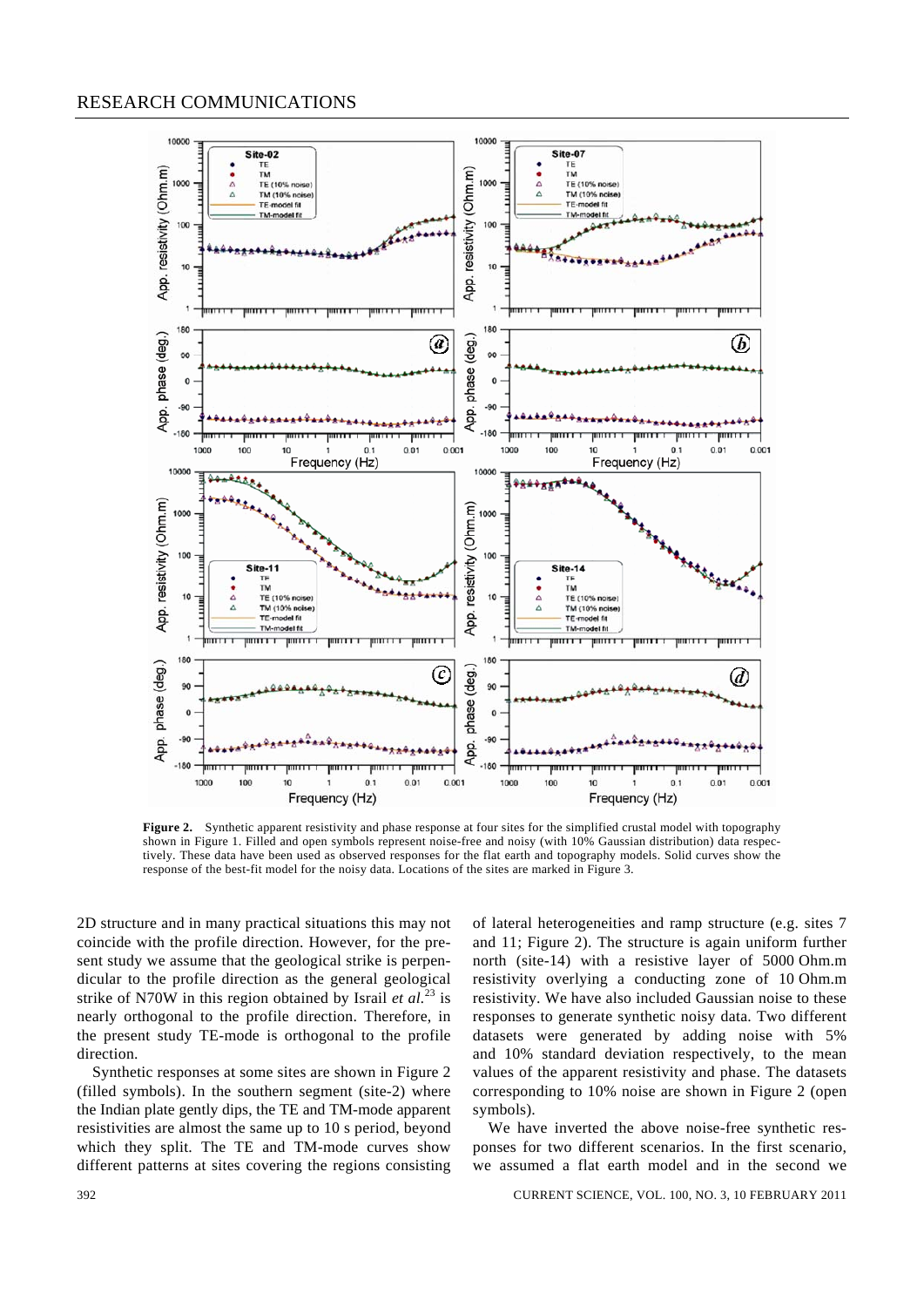## RESEARCH COMMUNICATIONS



**Figure 3.** Various models of 2D crustal structure after inversion of synthetic apparent resistivity and phase response. *a*, Flat earth model (model 1) after joint inversion (JI) of TE and TM-mode data; *b*, Model with topography (model 2) after JI starting with inversion of TMmode; *c*, Model 2 after TM-mode inversion; *d*, Model 2 after TE-mode inversion; *e*, Model 2 after JI starting with inversion of TE-mode, and *f*, Same as (*e*) but for data corrupted with 10% Gaussian noise. Solid thick black lines represent true model. Resistivity values of the true block model are also mentioned in (*a*).

included topography in the model. The data were inverted using WinGlink software. The initial model for both cases consisted of a homogeneous half-space of 100 Ohm.m resistivity. As the TM-mode is sensitive to lateral heterogeneities and the present model consists of steeply dipping contacts, we first inverted only TM-mode data. The inverted model thus obtained was used as an initial guess for the TE-mode data. Finally, the model obtained after the inversion of TE-mode data was used to jointly invert TE and TM-mode data.

 The final models corresponding to the flat earth (model 1) and topography (model 2) are shown in Figure 3 *a* and *b* respectively. The results are shown only up to 10 km depth to highlight any changes in the model results at shallow depths. The results indicate that the major features of the model are reproduced for both cases, although there are minor changes near the topographic feature. For example, the near-surface resistivity at sites 6 and 7 and between sites 9 and 11 is lower in the model with topography compared to the flat earth model. Major differences are observed in the northern segment of the profile. The top resistive layer seems to be thinned by about 70% in the model with topography compared to the flat earth model in the region between sites 11 and 12. Similarly,

CURRENT SCIENCE, VOL. 100, NO. 3, 10 FEBRUARY 2011 393

the thickness of the resistive block beneath site 15 is also less and the deeper conducting layer is seen at relatively shallow depth.

 It is to be noted that additional material is present between the mean sea level (zero depth, marked by dashed line) and the topographic surface in the model with topography. Therefore, the above differences could be an artifact arising due to the shifting of the layers upward in the presence of topography. We analyse this by plotting depth sections beneath sites 12 and 15 for both models. These results are shown in Figure 4. Here the zero depth is kept at the surface of topography instead of at the mean sea level. Thus, the depth section corresponding to the model with topography (solid curve) is shifted downward by an amount equal to the topographic height at the site. The true model is also shown by thick solid line. The results reveal that the depth sections for models with and without topography are almost the same. Thus, we infer that the topography effect does not seem to be prominent along the selected Garhwal Himalaya profile.

 We further analyse the resolvability of resistivity and thickness of various blocks in the synthetic model by individual TE-mode and TM-mode inversion of synthetic noise-free data. For these inversions, we start with the same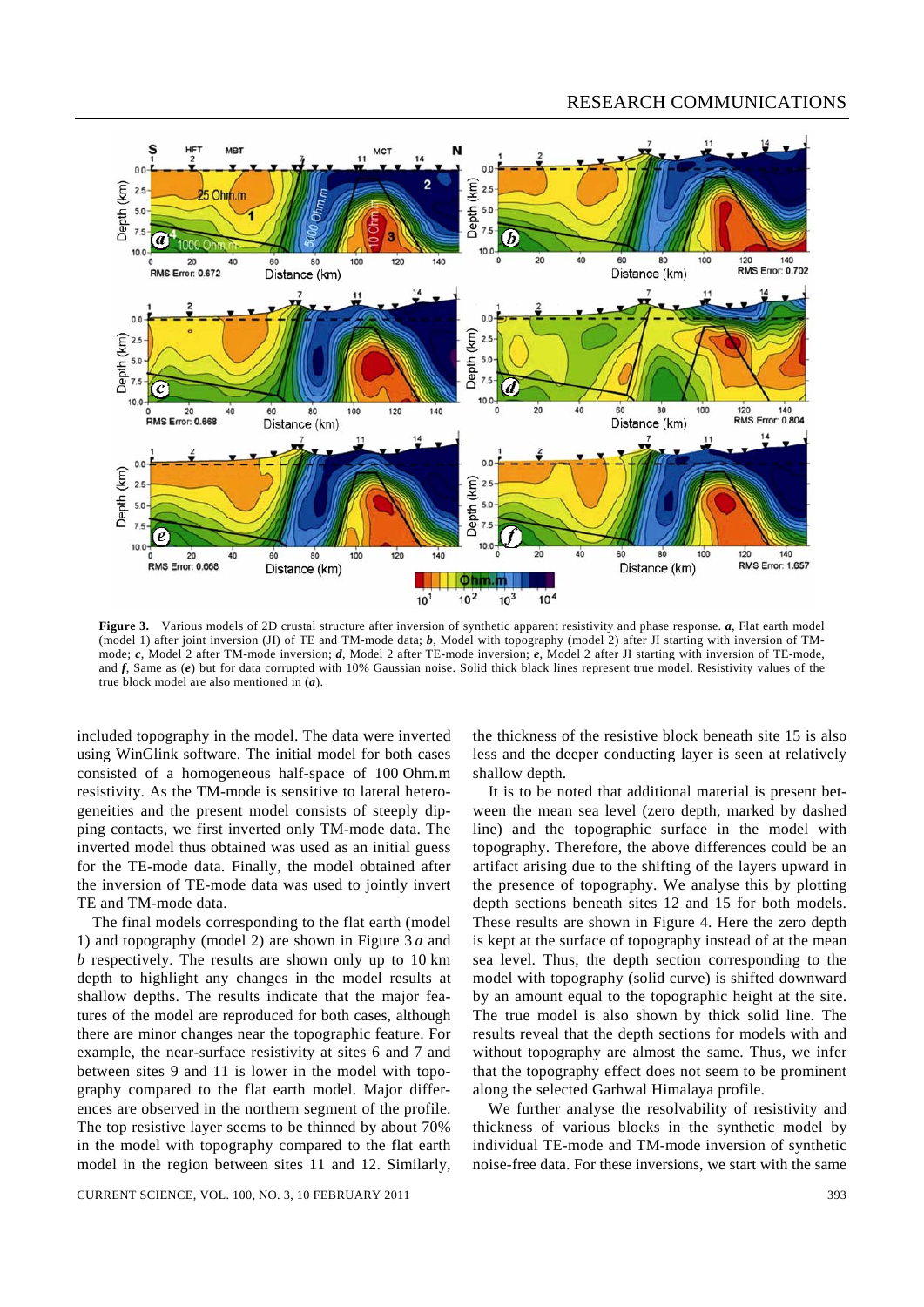

**Figure 4.** Variation of resistivity with depth at (*a*) site-12 and (*b*) site-15 after inversion of noise-free data assuming flat earth model (dashed curve) and topography model (solid curve). The results after inversion of noisy data with 10% Gaussian noise for topography model are shown by dashed curve with solid circles. Thick solid line represents the true model ('True'). Thin solid curve represents the inverted model including topography ('Topo').

initial model as used in previous computations. The model after inversion of TM-mode data (Figure 3 *c*) reveals major features of the original model consisting of nearly vertical blocks in the central and northern part of the profile, highlighting the advantage of using TM-mode data in resolving lateral heterogeneities. The model obtained after inversion of TE-mode data (Figure 3 *d*) is not able to resolve these block structures. Instead, the result shows a tendency of the TE-mode to resolve layered structure. This leads to distortion of the structure and the resistivity of various vertical blocks.

 It is also interesting to analyse whether the sequence of TE and TM inversions has a pronounced effect on the estimated model after joint inversion (JI). To check this, we have computed another model in which we started with inversion of TE-mode data and then used the derived model as an initial guess for the inversion of TM-mode data. The final model thus obtained was then used to perform JI and the result is shown in Figure 3 *e*. Comparing this model with the one shown in Figure 3 *b* reveals that while broad structural features remain the same, there are some prominent changes in the fine resistivity structure. For example, block-2 (5000 Ohm.m) seems to be less resistive and thinner in Figure 3 *b* compared to that in Figure 3 *e*. Similarly, conductive block-3 is present at shallower depth beneath sites 14–16 in comparison to Figure 3 *e*. The resistivity of block-1 that extends laterally (sites 1–6) seems to be in good agreement between the two results. From these results it can be inferred that TEmode inversion, if performed after TM-mode inversion, (sequence  $TM \rightarrow TE \rightarrow JI$ ) tries to stretch the model in

the lateral direction thus distorting the lateral heterogeneities, as seen in Figure 3 *b*. The opposite sequence of inversion (sequence  $TE \rightarrow TM \rightarrow JI$ ) helps in the preservation of lateral heterogeneities, as seen in Figure 3 *e*. Thus, it would be useful to follow the sequence  $(TE \rightarrow TM \rightarrow JI)$  for models having vertical/steeping dipping contacts, e.g. in the Himalaya, whereas the sequence (TM  $\rightarrow$  TE  $\rightarrow$  JI) should be useful for the foreland Ganga basin.

 Actual field data normally contain noise, which can arise due to various reasons such as cultural activities and geological complexities. In order to analyse the effect of noise on the inversion results, we have contaminated the synthetic data with Gaussian noise and then inverted these datasets following the same approach as discussed above. We analysed the models for 5% and 10% noise in the data and for both sequences of inversion (TM  $\rightarrow$ TE  $\rightarrow$  JI) and (TE  $\rightarrow$  TM  $\rightarrow$  JI). In Figure 3*f*, we show one such result for 10% noise case as an extreme model. This model has been obtained by first inverting TE-mode data, then TM-mode data, and finally joint data. For this model, the RMS error after 90 iterations is about 2.5 times larger than the corresponding noise-free case (Figure 3 *e*) and there is no further improvement. The results, however, are largely similar to the corresponding noisefree case. Variation of resistivity with depth at sites 12 and 15 is also similar to the noise-free results (dashed curve with filled circles, Figure 4).

 The above analysis employing a simplified model of the 2D crustal resistivity structure and topographic variations along a Garhwal Himalaya profile suggests that the